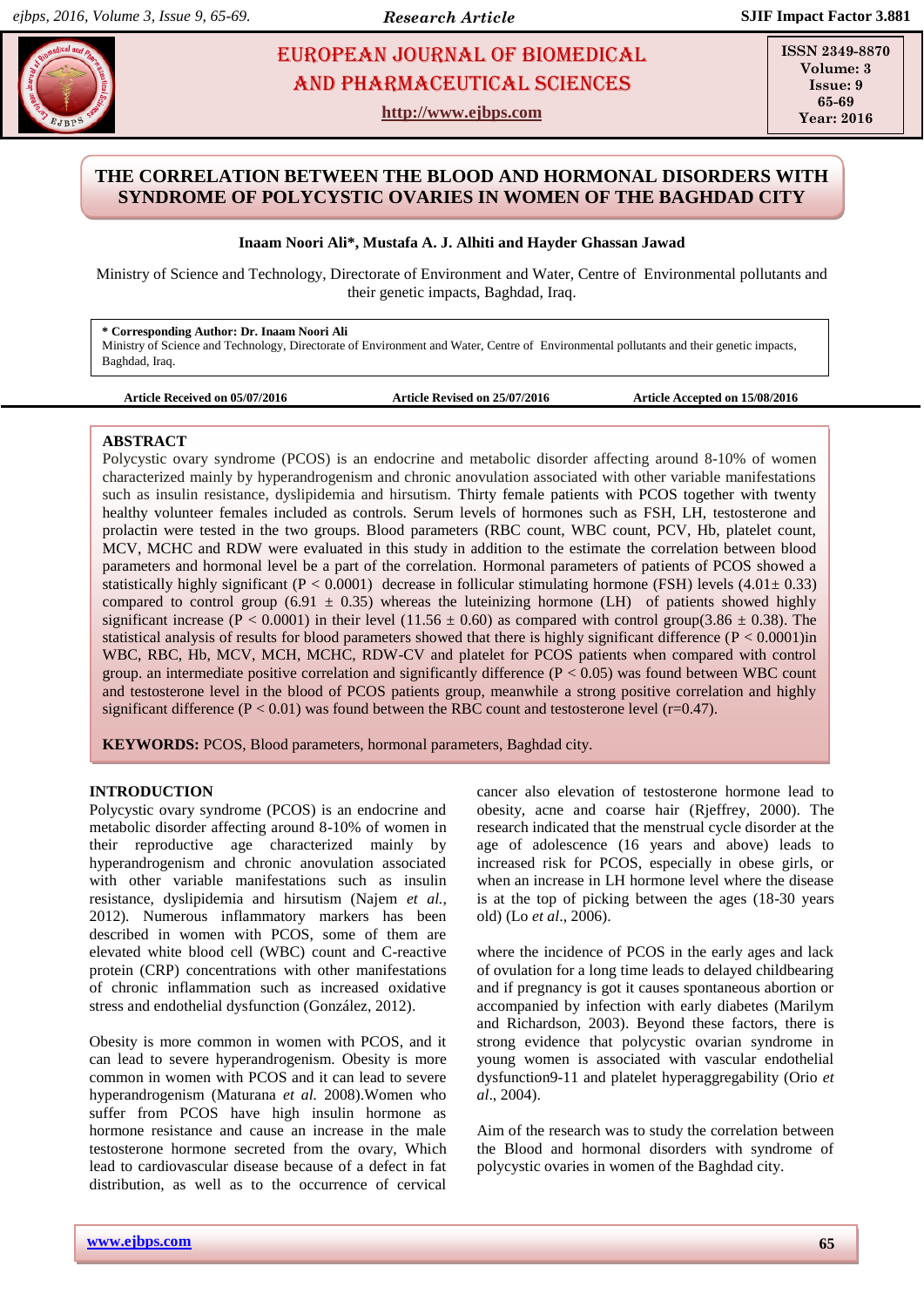# **MATERIALS AND METHODS**

#### **1-Patients and Healthy women**

A total of 30 premenopausal women between the ages of 19-35 years, who presented with the clinical features of the PCOS were assessed, while control group were healthy volunteers with a normal menstrual cycle and with no clinical or biochemical features of hyperandrogenism. PCOS was defined as an ovarian ultrasound diagnosis, with a history of menstrual disturbance (amenorrhoea/ oligomenorrhoea), in association with elevated of serum testosterone and LH, and low or normal FSH hormone (Franks, 1998).

Survey was made for each women suffering from PCOS which comprised age, Social status, Irregular menstrual cycle, education. The abnormal hair growth in the face and neck area was taken into account the mind.

## **2-Included Criteria**

POCS patients were chosen according to the presence of polycystic ovary morphology and anovulation, while healthy women were chosen according to the regular menstrual cycle and normal endocrinal hormones.

## **3-Blood sampling**

Three ml of blood was collected from each patients and control, placed in EDTA K3 tube and used for hematological assessments such as WBC count, RBC count, Hb value, PCV value, MCV, MCH, RDW and Platelet count that measured by equipment Bc-333plus auto hematology analyzer USA.

### **4-Hormonal assay**

Blood sample was collected and placed into a plain tube and centrifuged at 6000 rpm/min for 5 min. The serum samples were collected into Eppendorf tube followed by labeling and eventually frozen under  $-28$  C to be used for hormonal assays including follicular stimulating hormone, luteinizing hormone, testosterone and prolactin. Hormonal assays were quantitative measured using enzyme immunoassay technique (mini VIDAS Biomerieux manufacturer, Italia).

#### **5-Statistical Analysis**

The Statistical Analysis System- SAS (2012) program was used to effect of difference factors in study parameter. Least significant difference –LSD test (T-test) was used to significant compare between means. Estimate of Spearman's correlation coefficient (Spearman's, r) between means in this study.

#### **RESULTS**

Hormonal parameters of patients of PCOS showed a statistically highly significant  $(P < 0.0001)$  decrease in follicular stimulating hormone (FSH) levels  $(4.01 \pm 0.33)$ compared to control group  $(6.91 \pm 0.35)$  whereas the luteinizing hormone (LH) of patients showed highly significant increase (P < 0.0001) in their level (11.56  $\pm$ 0.60) as compared with control group  $(3.86 \pm 0.38)$ . PCOS patients showed highly significant increase (P < 0.0001) in testosterone level  $(0.984 \pm 0.04)$  when compared with control group (9.31  $\pm$  0.67). Also, highly significant increase ( $P \le 0.05$ ) in prolactin hormone was observed in patients (20.94  $\pm$  0.86) as compared with the control  $(9.31 \pm 0.67)$  (Table 1).

### **Table (1) Correlation in hormonal parameters between two groups.**

| <b>Parameters</b>                                                    | <b>Control</b>  | Case             | P value     |  |
|----------------------------------------------------------------------|-----------------|------------------|-------------|--|
| FSH (miu/ml)                                                         | $6.91 \pm 0.35$ | $4.01 \pm 0.33$  | $0.0001$ ** |  |
| $LH$ (miu/ml)                                                        | $3.86 \pm 0.38$ | $11.56 \pm 0.60$ | $0.0001$ ** |  |
| $0.0001$ **<br>$0.984 \pm 0.04$<br>$0.668 \pm 0.02$<br>Test. (ng/ml) |                 |                  |             |  |
| $PRT$ (ng/ml)                                                        | $9.31 \pm 0.67$ | $20.94 \pm 0.86$ | $0.0001$ ** |  |
| Data are mean $\pm$ S.E. **: Highly significant.                     |                 |                  |             |  |

The statistical analysis of results for blood parameters showed that there is highly significant difference ( $P <$ 0.0001) in WBC, RBC, Hb, MCV, MCH, MCHC, RDW-CV and platelet for PCOS patients when compared with

control group. The results of PCV parameter for PCOS patients  $(38.19 \pm 0.76)$  showed non-significant difference as compared with control group  $(36.65 \pm 0.66)$  (Table 2).

| Table (2). Comparison in blood parameters between study groups |
|----------------------------------------------------------------|
|----------------------------------------------------------------|

| <b>Parameters</b>  | <b>Control</b>     | Case               | P value     |
|--------------------|--------------------|--------------------|-------------|
| WBC $(*10^{9}/L)$  | $6.56 \pm 0.34$    | $8.94 \pm 0.33$    | $0.0001$ ** |
| RBC $(*10^{12}/L)$ | $4.43 \pm 0.11$    | $4.92 \pm 0.07$    | $0.0005$ ** |
| Hb(g/dL)           | $13.81 \pm 0.29$   | $11.09 \pm 0.27$   | $0.0001$ ** |
| $PCV$ $(\% )$      | $36.65 \pm 0.66$   | $38.19 \pm 0.76$   | 0.1696 NS   |
| MCV(fL)            | $83.25 \pm 0.37$   | $78.11 \pm 0.39$   | $0.0001$ ** |
| $MCH$ (pg)         | $30.63 \pm 0.26$   | $22.75 \pm 0.22$   | $0.0001$ ** |
| MCHC (g/dL)        | $37.01 \pm 0.30$   | $29.34 \pm 0.29$   | $0.0001$ ** |
| RDW-CV $(\%)$      | $12.57 \pm 0.22$   | $14.40 \pm 0.21$   | $0.0001$ ** |
| PLT $(*10^{9}/L)$  | $262.42 \pm 18.58$ | $370.19 \pm 14.45$ | $0.0001$ ** |

Data are mean  $\pm$ S.E. \*\*: Highly significant, NS: Non-significant.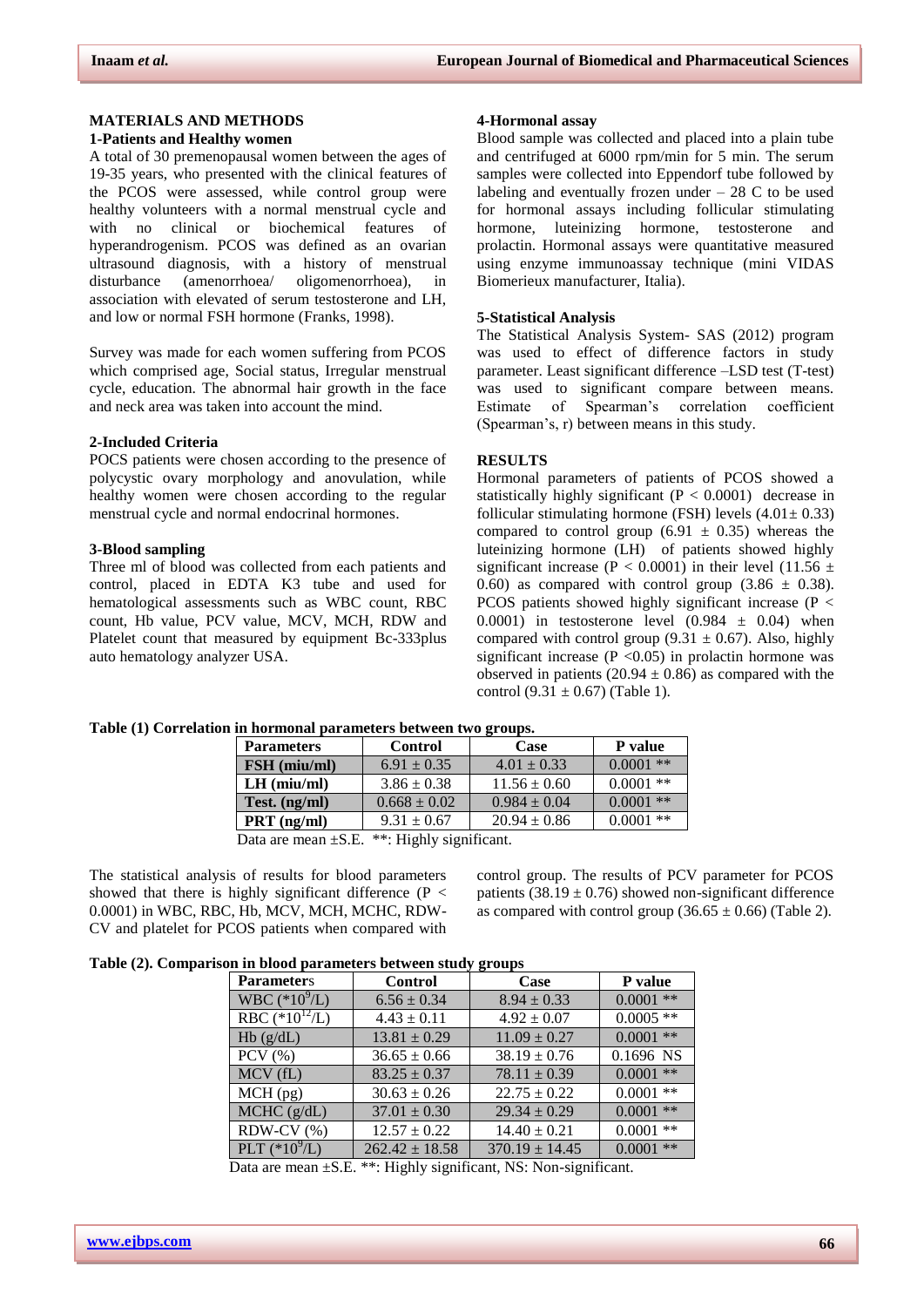The result in table (3) showed that there is an intermediate positive correlation and significantly difference  $(P < 0.05)$  was found between WBC count and testosterone level in the blood of PCOS patients group, meanwhile a strong positive correlation and highly significant difference ( $P < 0.01$ ) was found between the RBC count and testosterone level  $(r=0.47)$ . also there is an intermediate positive correlation (r=0.37) and significantly difference  $(P < 0.05)$  was found between PCV and LH level in the blood of PCOS patients group.

A weak positive correlation but not statistically significant  $(r=0.17, P> 0.05)$  was observed in the PCOS patient group between WBC count and FSH level and between Platelet count and testosterone level, also between WBC count and prolactin level( $r=0.16$ ). The there is a negative but significantly difference (r=-0.36, P > 0.05) was found between MCH and prolactin. While the other results in the same table showed that there is a negative correlation and non-significant difference between the other parameters.

| <b>Parameters</b> | <b>FSH</b> | LH         | <b>Testosterone</b> | <b>Prolactin</b>   |
|-------------------|------------|------------|---------------------|--------------------|
| <b>WBC</b>        | 0.17 NS    | $-0.15$ NS | $0.35*$             | 0.16 <sub>NS</sub> |
| <b>RBC</b>        | $-0.05$ NS | $-0.09$ NS | $0.47**$            | 0.11 NS            |
| Hb                | 0.15 NS    | $-0.09$ NS | $0.03$ NS           | $-0.31$ NS         |
| <b>PCV</b>        | $0.16$ NS  | $0.37*$    | $0.21$ NS           | $-0.25$ NS         |
| <b>MCV</b>        | $-0.02$ NS | $0.11$ NS  | $-0.30$ NS          | $-0.12$ NS         |
| <b>MCH</b>        | $-0.09$ NS | $-0.15$ NS | $-0.15$ NS          | $-0.36*$           |
| <b>MCHC</b>       | $-0.09$ NS | $-0.19$ NS | $-0.05$ NS          | $0.13$ NS          |
| <b>RDW-CV</b>     | $0.11$ NS  | $0.01$ NS  | $-0.01$ NS          | $-0.12$ NS         |
| <b>PLT</b>        | $-0.05$ NS | 0.01 NS    | $0.17$ NS           | $-0.05$ NS         |

|  | Table(3). Correlation between blood parameters and hormonal tests of PCOS patients group |  |  |
|--|------------------------------------------------------------------------------------------|--|--|
|  |                                                                                          |  |  |

Data are r value

\* (P<0.05), \*\* (P<0.01), NS: Non-significant.

## **DISCUSSIONS**

Polycystic ovary syndrome is a common reproductive and cosmetic disorder of young women that may cause psychological disorders (Roberts *et al*., 2000). PCOS is associated with the early appearance of multiple risk factors for cardiovascular disease, such as abdominal obesity (Vryonidou *et al*., 2005). It is undoubtedly one of the most confusing diseases, probably due to various manifestations of the disorder and lack of uniformly accepted diagnostic criteria (Amin *et al.,* 2003).

Results of the present study showed that the hormonal profile of PCOS patient a significant decrease in FSH level and significant increase in LH level this due to altered in LH/FSH ratio. This results are agree with other study that confirmed LH/FSH ratio prevents follicular maturation during follicular phase (Cook *et al*., 2002).

The results appear that the mean serum LH was significantly higher than mean serum FSH in PCOS women compared with control group. The ratio is more than 2. This has been also seen in other studies such as Banaszewaska, *et al*. (2003) and Anlakesh, *et al.* (2007).

Disturbed pulsatile release of gonadotrophin releasing hormone (GnRH) results in the relative increase in LH to FSH release due to Hypothalamic-pituitary-ovarian or adrenal axis abnormality (Radosh, 2009). The increase in LH level is due to inability of ovarian to secretion of Gonadotropin reproductive hormones such as estrogen by negative feedback nutrition that fall under the control of pituitary axis hypothalamic (Louck *et al*., 2000).

Also, the result showed that there is highly significant increase in testosterone and prolactin level in PCOS

patients as compared with control, this results agree with result of Luboshitzky *et al*., (2001) who showed that the PCOS women have an increase in testosterone level, FSH /LH ratio and insulin as compared with healthy women.

Another source for increasing of Testosterone in blood in addition to ovary is the obesity which play a key role in the functional and reproductive changes that are connected to each other and which is one of the most important characteristics of PCOS disease, adipose tissue has the ability to manufacture the active androgens in the body so when increasing of obesity this lead to increase of androgen because cholesterol was converted to testosterone by a series of metabolic processes (Valkenburg *et al*., 2008; Recabarren *et al.,* 2008). Conway, (2000) showed the increase in testosterone was due to elevated of insulin in obesity that stimulates the of ovaries for production of testosterone.

The additional finding in this study was high prolactin level in PCOS patients, there is no causative relationship between PCOS and hyperprolactinemia and the reason for this state could be hypothyroidism (Abdelsalam and Ibrahim, 2015). The high level of prolactin may be due to the obesity, This finding agreed with Shibli-Rahhal and Schlechte (2009) who described an association between prolactin and obesity. Likewise, Filho *et al*., (2007) stated that hyperprolactinemia is not a laboratory manifestation of PCOS. Kanagavalli *et al.,* (2013) found in their study that mean Prolactin levels in PCOS patients were within normal range.

The present study revealed highly significant difference (P < 0.0001) in WBC, RBC, Hb, MCV, MCH, MCHC,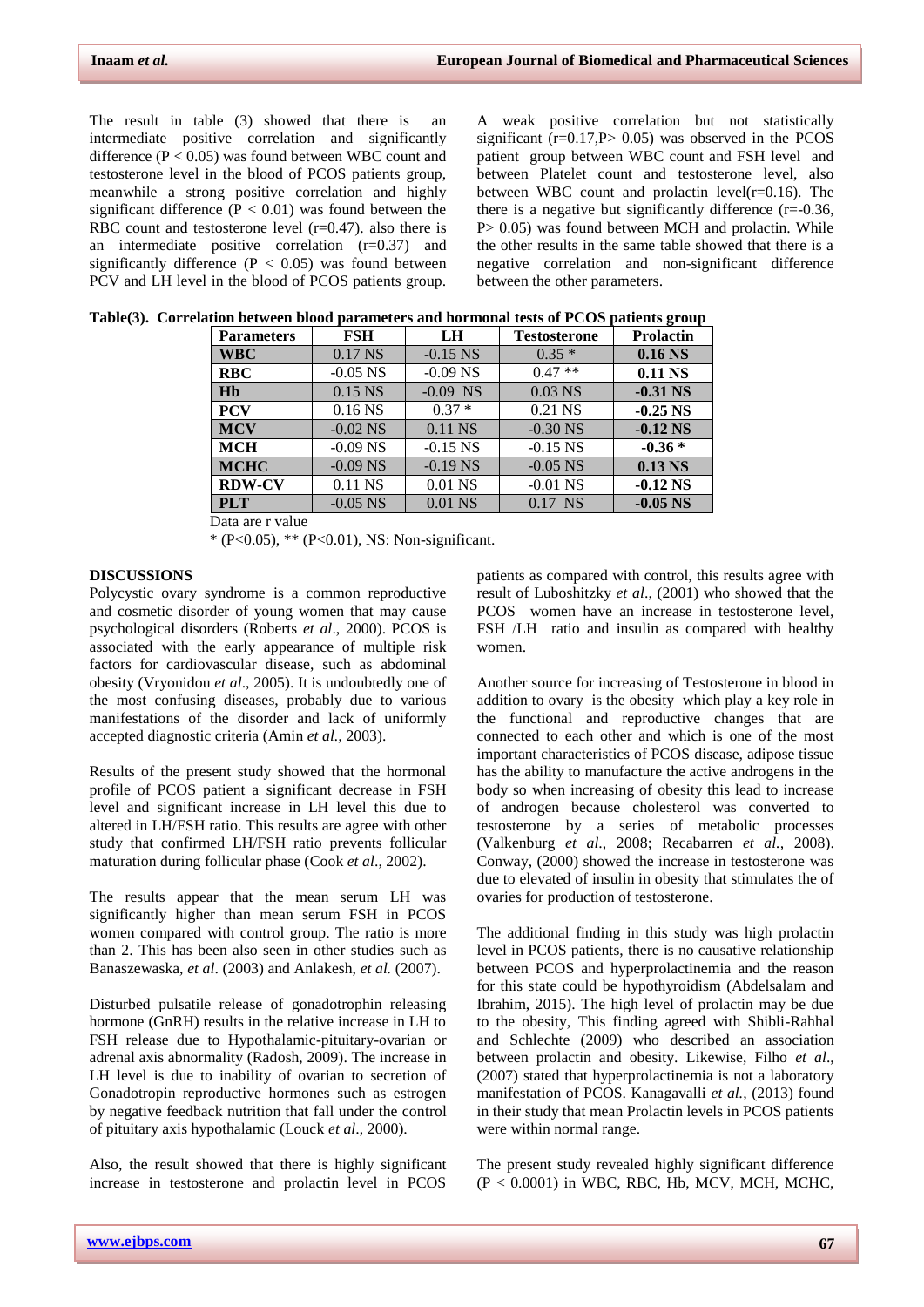RDW-CV and platelet for PCOS patients when compared with control group. The increase in the inflammatory parameter including total WBC count among PCOS patients group compared to healthy subjects regardless of their normal ranges. This indicates persistence of low grade chronic inflammation exerting a direct influence on anovulation (Ali *et al.,* 2015). The oxidative stress is involvement in initiating and progressing PCOS pathogenesis, the reactive oxygen species are produced in response to hyperglycemia and hypertriglyceridemia (features of PCOS) (Kurdoglu *et al*., 2012). The impact of oxidative stress on ovarian functions may be due to its direct influence on ovulation through decreasing granulosa cells luteinization and oocyte maturation which eventually leads to anovulation (Rodrigues *et al.,* 2010).

Also, other studies emphasized our results regarding elevated total leukocyte count and concluded that WBC count is slightly elevated in PCOS patients although they were within the normal range (Fransesco *et al*., 2005).

Other studies stated that obesity ( PCOS features) seem to play a key role in initiation of the inflammatory immune response because they result in accumulation of free fatty acids which leads to nuclear factor kB (NF kB) activation and subsequently release of inflammatory cytokines including IL-6 and TNFα. (Jardena *et al.,* 2005). Testosterone stimulates the hematopoiesis in the bone marrow and, consequently, increases the hematocrit (Shahidi, 1973).

The increased of plasminogen activator inhibitor type І the cause in the elevation of Platelet and clot formation in PCOS women (Sampson *et al.,* 1996). Ishibashi*et al*., (2000) found that the elevated of platelet count in PCOS women may be due to increasing of interlukin-6 which work on platelet production from Megakaryocytes in bone marrow. To explain the decline in Hb concentration of PCOS patient to the possibility of a decrease in the iron and as a result cause anemia or due to a shortfall in the level of ferritin in serum knowing that he is the main reservoir of iron within the body (Al-Jabery *et al.,* 2011). Researches points to a link between prolactin and platelet activation, In women with PCOS, elevated PRL levels may increase the risk of developing atherothrombotic events via the activation of platelets (Yilmaz *et al*., 2015). Tsompos *et al.,* (2015) Tshowed that there is an increase in RDW level of the PCOS group than control group and found that there is a link between RDW and PCOS this may be due to an underlying chronic inflammation in subjects with PCOS where the RDW levels were useful as a diagnostic marker for PCOS.

## **REFERENCES**

1. Abdelsalam, K. E. A. and Ibrahim, W. (2015). Relationship between TSH, T4, T3 and Prolactin in overweight and lean Sudanese PCOS Patients. International Journal of Biomedical Research. 6(02): 108-112.

- 2. Al-Jabery, K.M.; Al-Dujaily, A.N. and Al-Kafagey, Z.H. (2011).Changes in some physiological criterioi and relation with pationswomens of polycystiv ovary syndrome. Al-Kufa J. for biological sciences. 3(1): 1-12.
- 3. Ali, H.A.; Ali, I.H.M.1 and Ibrahim, Sh.A. (2015). The role of inflammation and oxidative stress in the pathogenesis of polycystic ovary syndrome. World Journal of Pharmacy and Pharmaceutical Sciences. 4(05): 316-323.
- 4. Amin, M.; Abdel-Kareem, O.; Takekida, S.; Moriyama, T.; Abd el-Aal, G. and Maruo, T. (2003). Up-date management of non-responder to clomiphene citrate in polycystic ovary syndrome. Kobe J Med Sci. 49: 59–73.
- 5. Anlakashm A.H. (2007). Polycystic ovarian syndrome-the correlation between LH/FSH ratio and disease manifestation. Middle East Fertil Soc J. 12:  $35 - 40$
- 6. Banaszewska, B.; Spaczyński, R.Z.; Pelesz, M.; Pawelczyk, L. (2003). Incidence of elevated LH/FSH ratio in polycystic ovary syndrome women with normo-and hyperinsulinemia. RoczAkad Med Bialymst. 48: 131–4.
- 7. Conway, G. (2000). "The Polycystic Ovary Syndrome" Department of Endocrinology. The Middle sex Hospital Mortimer Street London W1N8AA. January.
- 8. Cook, C.L.; Siow, Y.; Brenner, A.G. and Fallat, M.E. (2002). Relationship between serum mullerianinhibiting substance and other reproductive hormones in untreated women with polycystic ovary syndrome and normal women. Fertil Steril, 77: 141–146.
- 9. Filho, R.B.; Domingues, L.; Naves, L.; Ferraz, E.; Alves, A. and Casulari, L.A. (2007). Polycystic ovary syndrome and hyperprolactinemia are distinct entities. Gynecological endocrinology: the official journal of the International Society of Gynecological Endocrinology. 23(5): 267- 72.
- 10. Franks S. (1998). Polycystic ovary syndrome. J R Coll Physicians Lond. 32: 111–13.
- 11. Fransesco, O.; Stafano, P.; Annamaria, C. and Gaetano, L. (2005). The increase in leukocyte as a new putative marker of low grade chronic inflammation and early cardiovascular risk in polycystic ovary syndrome. J Clin Endocrin Metab. 90: 2-5.
- 12. González F. (2012). Inflammation in polycystic ovary syndrome: under pinning of insulin resistance and ovarian dysfunction. *Steroids*. 77: 300–305.
- 13. Ishibashi, T.; Kimura, H.; Shikama, Y.; Uchida, T.; Kariyone, S.; Hirano, T.; Kishimoto, T.; Takatsuki, F. and Akiyama, Y.: (2000). Interleukin 6 is a potent thrompoietic factor in vivo in mice. *Blood*, *74*: 1241-1244.
- 14. Jardena, J.; Sabina, V.; Marius, K.; Christina, G.; Ulrich, K. and Beat, M. (2005). Central fat excess in polycystic ovary syndrome: relation to low grade